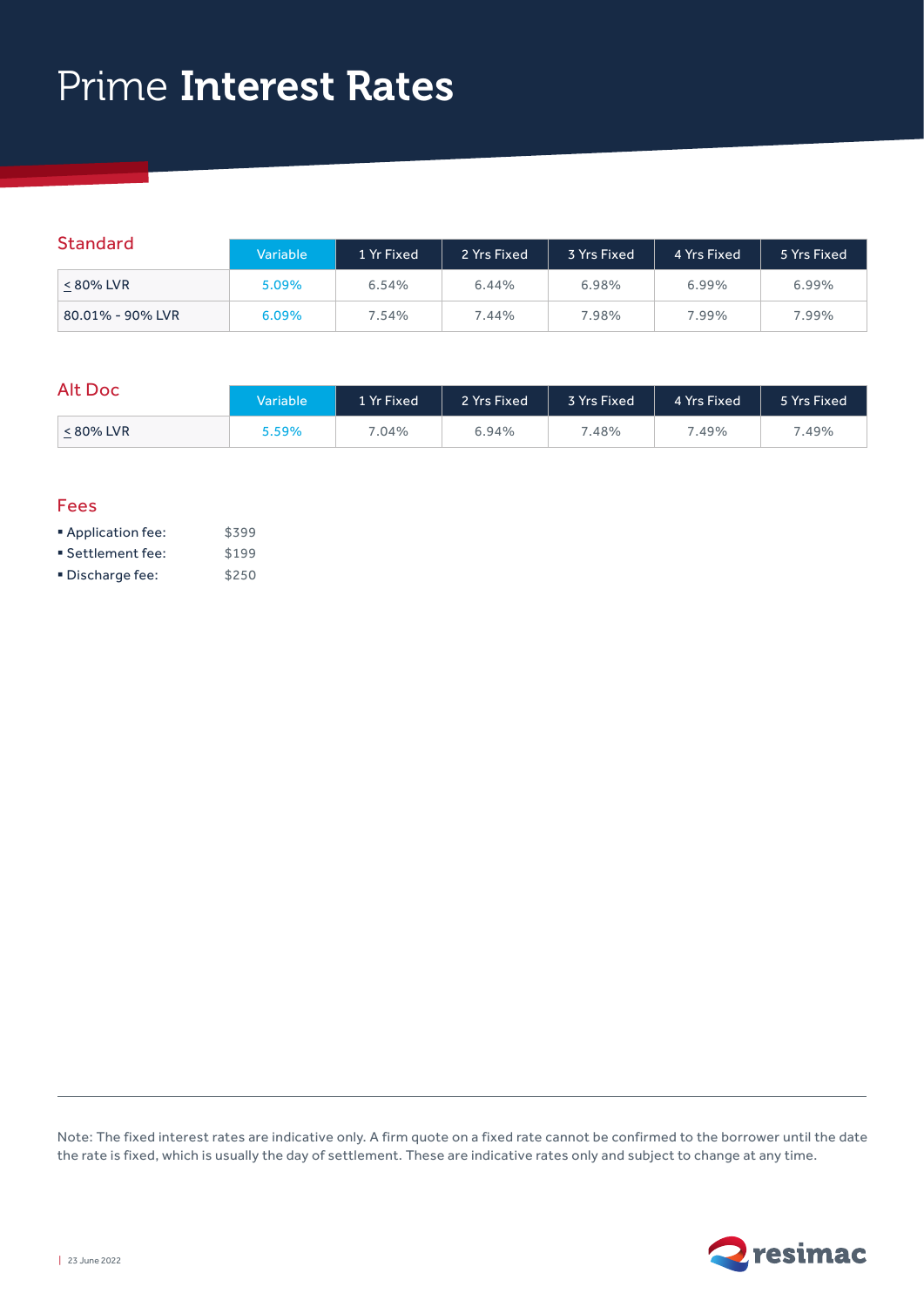# Specialist Interest Rates

| <b>Full Doc</b>  | Clear | <b>Plus</b> | Assist |  |
|------------------|-------|-------------|--------|--|
| <60% LVR         | 5.59% | 7.10%       | 7.69%  |  |
| 60.01% - 65% LVR | 5.59% | 7.29%       | 7.89%  |  |
| 65.01% - 70% LVR | 5.94% | 7.49%       | 8.14%  |  |
| 70.01% - 75% LVR | 6.04% | 7.89%       | 8.54%  |  |
| 75.01% - 80% LVR | 6.14% | 8.69%       | 9.49%  |  |
| 80.01% - 85% LVR | 6.90% | 9.19%       | 9.84%  |  |
| 85.01% - 90% LVR | 7.94% | 10.19%      | 10.84% |  |

#### Alt Doc

| AIL DOC          | Clear    | <b>Plus</b> | Assist |  |
|------------------|----------|-------------|--------|--|
| <60% LVR         | $6.09\%$ | 7.60%       | 8.19%  |  |
| 60.01% - 65% LVR | $6.09\%$ | 7.79%       | 8.39%  |  |
| 65.01% - 70% LVR | 6.44%    | 7.99%       | 8.64%  |  |
| 70.01% - 75% LVR | 6.54%    | 8.39%       | 9.04%  |  |
| 75.01% - 80% LVR | 6.64%    | 9.19%       | 9.99%  |  |
| 80.01% - 85% LVR | 7.40%    | 9.69%       | 10.34% |  |
| 85.01% - 90% LVR | 8.44%    | 10.69%      | 11.34% |  |

Specialist Fixed Rates on request.

### Fees

| Application fee:  | \$399 |
|-------------------|-------|
| ■ Settlement fee: | \$199 |
| ■ Discharge fee:  | \$250 |

| <b>Credit Impairment / Risk Level</b>                         | Clear      | <b>Plus</b>                       | Assist                               |  |
|---------------------------------------------------------------|------------|-----------------------------------|--------------------------------------|--|
| Mortgage / Rent Arrears                                       | ⊂ 1        |                                   | Unlimited                            |  |
| Veda Report (Defaults & Judgements)                           |            |                                   | Unlimited                            |  |
| Bankruptcy: Discharge Timeframe<br>(incl. No Asset Procedure) | Discharged | Current but entered<br>>24 months | Current but entered<br>$<$ 24 months |  |

§ Applicants with defaults and judgements less than \$2,000 are welcome.

§ Applicants with defaults and judgements paid more than 12 months ago are welcome.

§ Applicants with defaults and judgements listed more than two years ago are welcome.

§ First Home Buyers are restricted to Specialist Clear and Specialist Plus only.